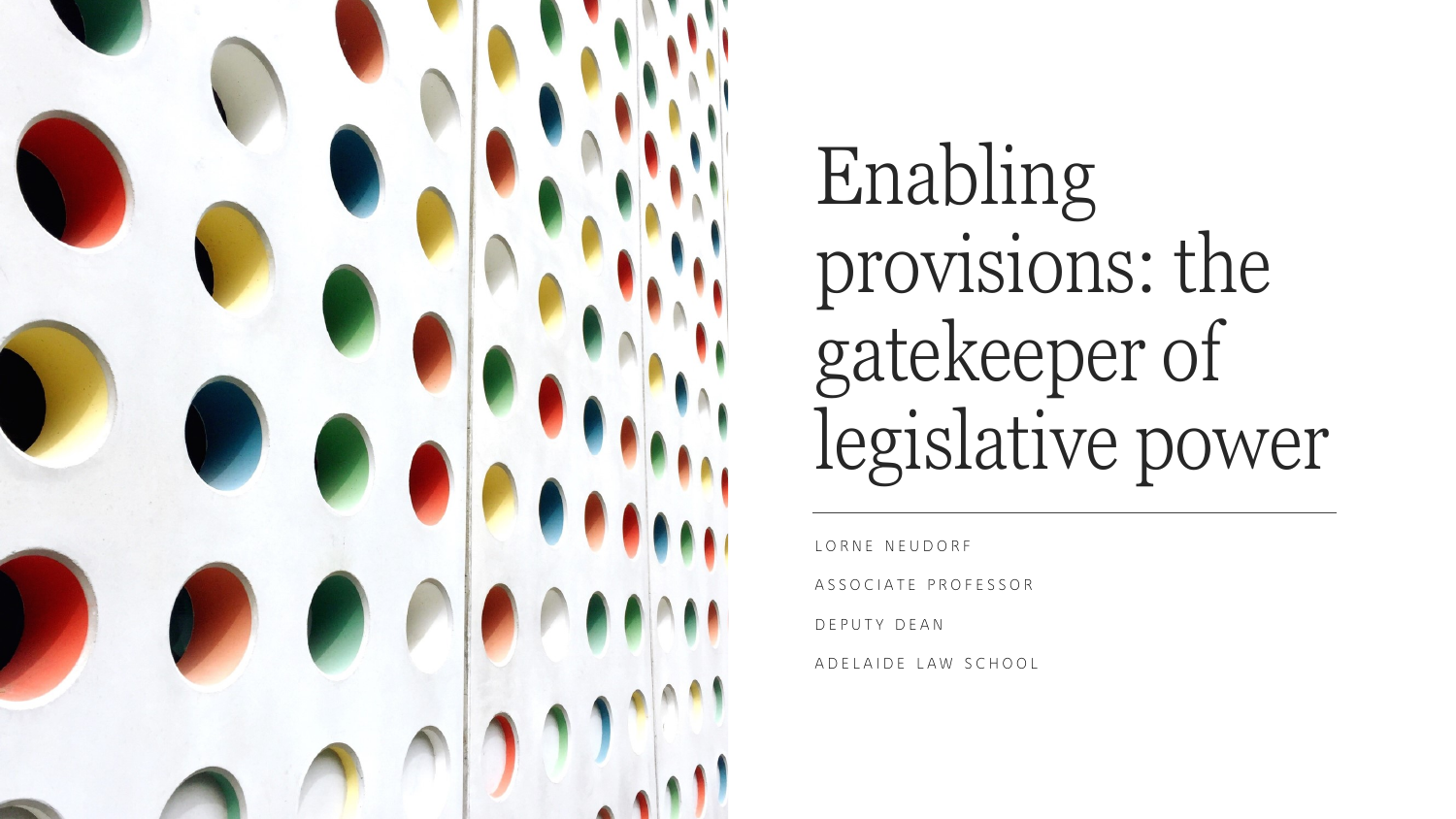#### Delegation of legislative power

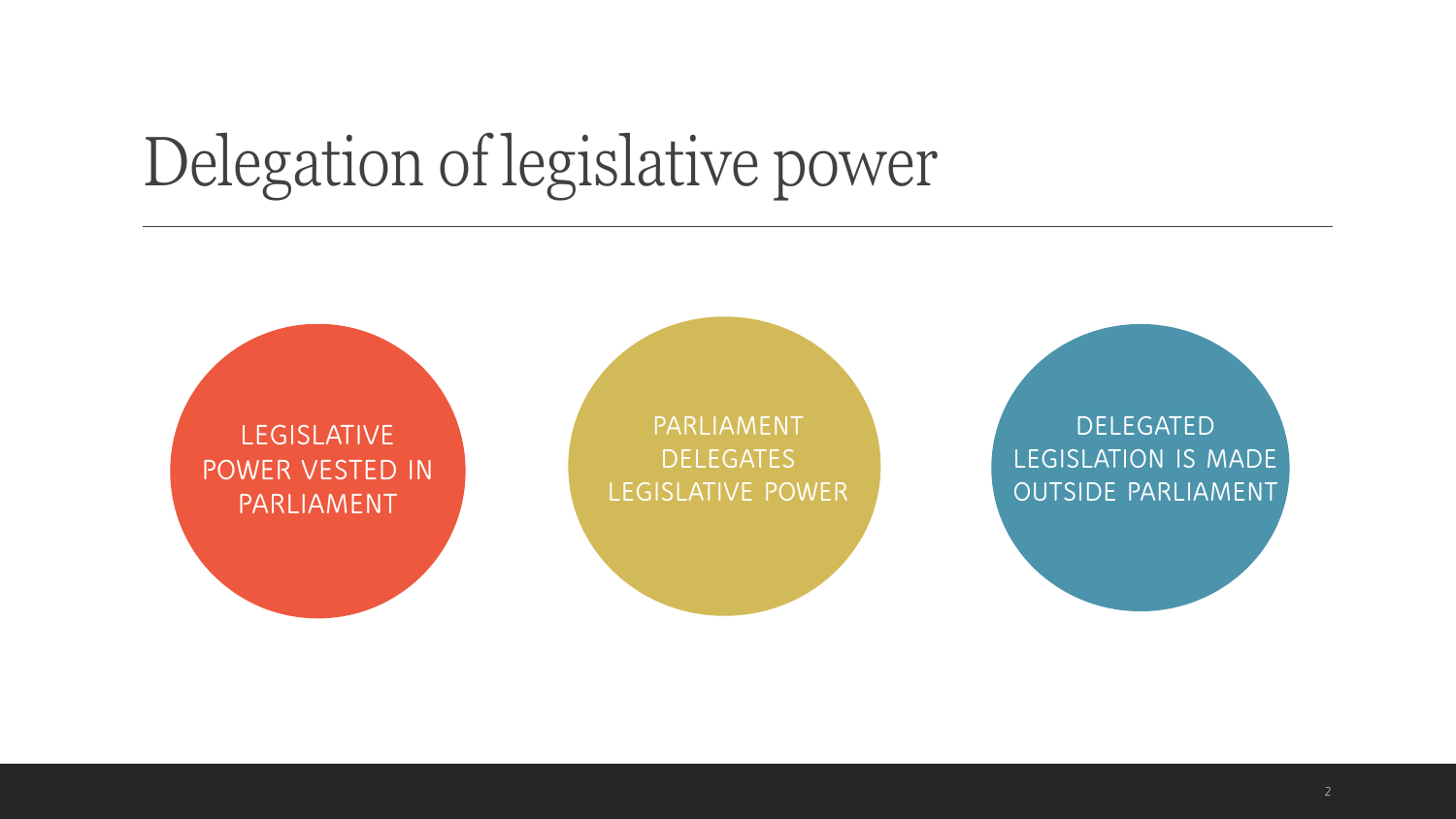### The predominant form of lawmaking

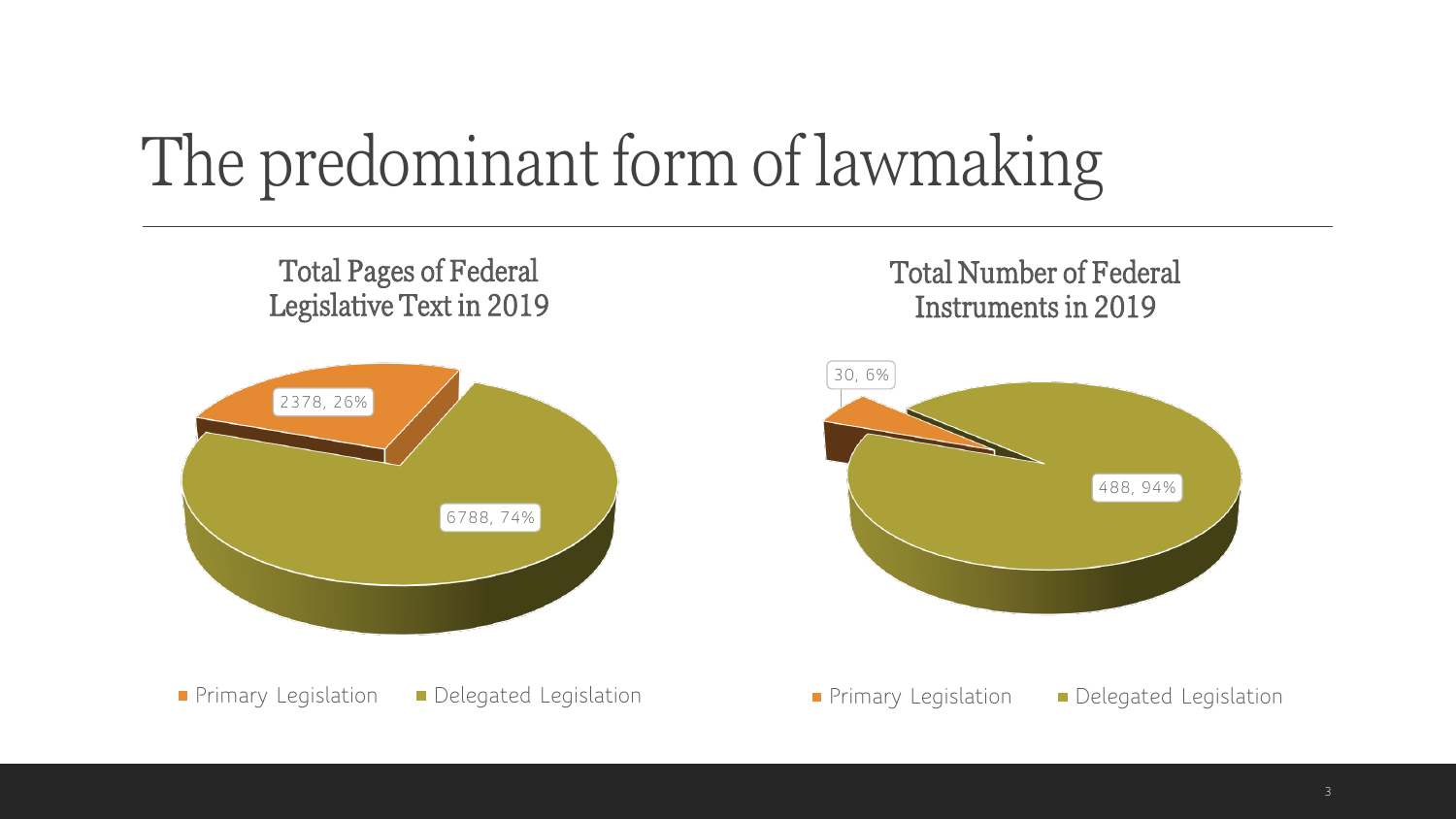### Challenges

- Delegated legislation is made directly by the Executive outside the ordinary parliamentary process
- It is less transparent and accountable than primary legislation
- Broad delegations compromise legal certainty and predictability, and allow the Executive to 'hide' public policy choices
- Potential constitutional issues with extensive or vague delegations, or the unsupervised exercise of delegated power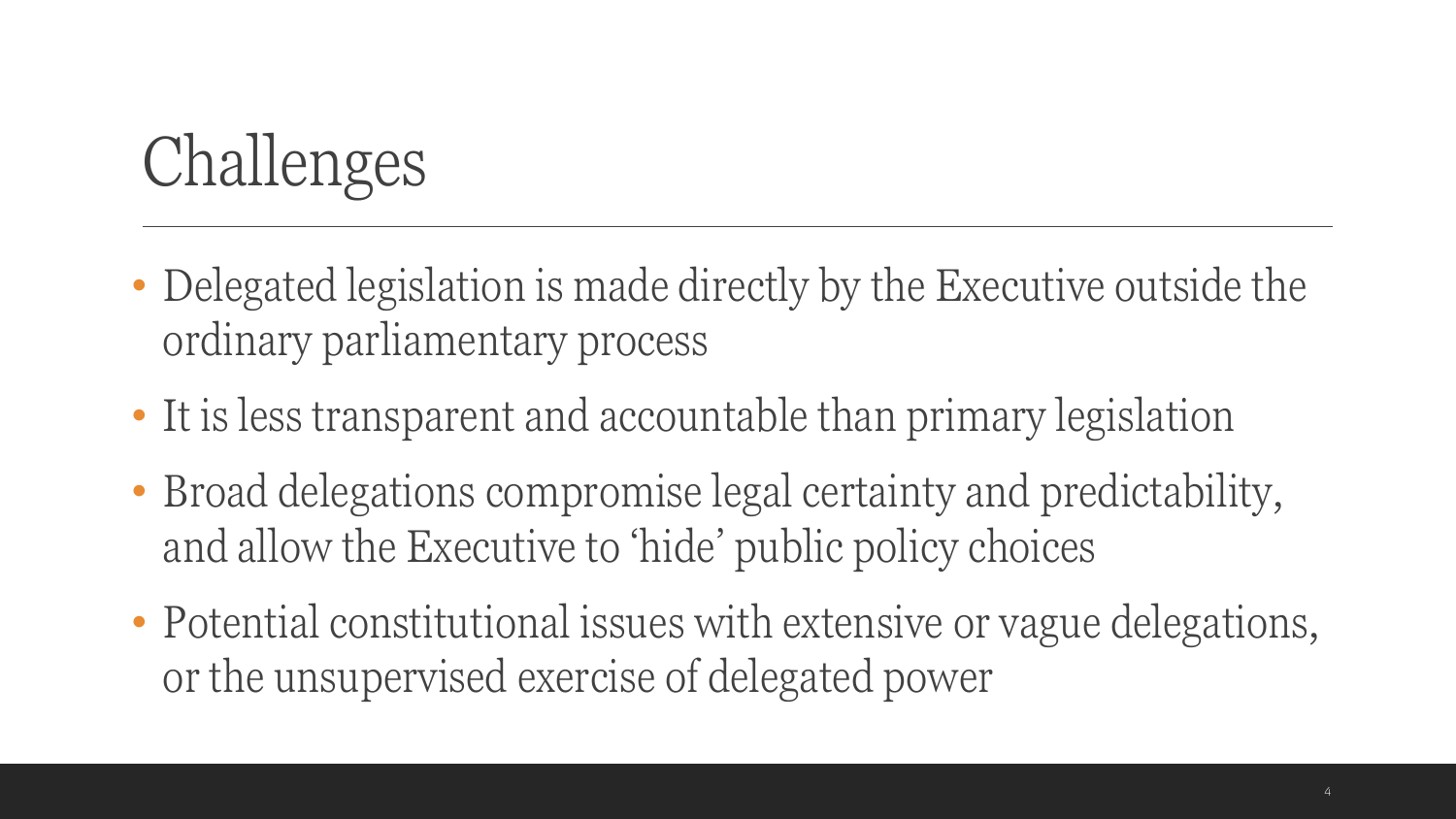# Enabling provisions

- Enabling provisions are the gatekeeper of legislative power
- They define and set terms/conditions on delegated powers: the primary source of the Executive's legal powers
- Drafters should carefully delimit enabling provisions and clearly express parliamentary intent about their use
- The goal is to provide a calibrated and intelligible standard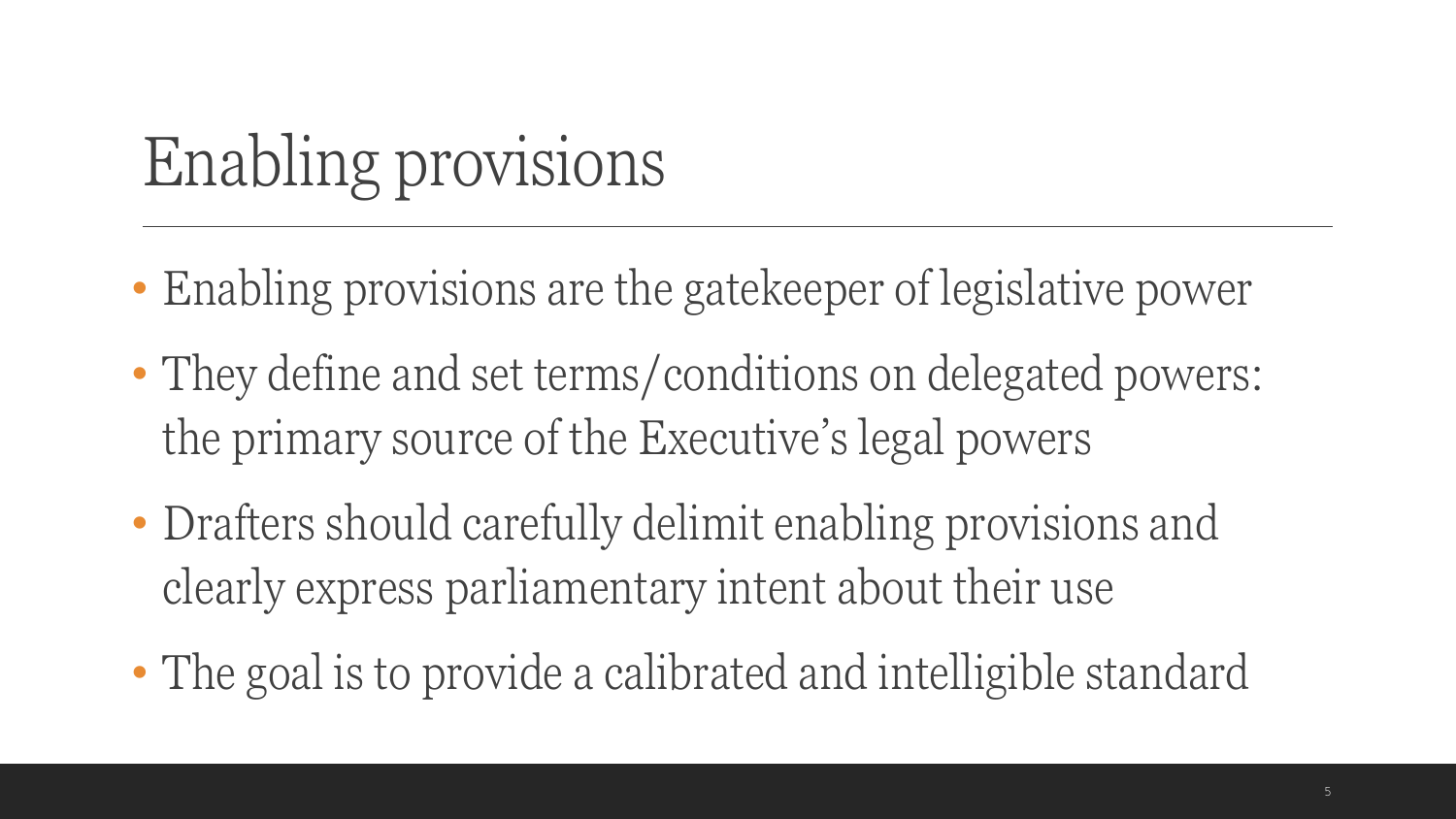# Enabling provisions

- Judicial review provides a 'safety valve' (not a comprehensive review) for the unlawful exercise of delegated powers
- Courts must work with enabling provisions as drafted (which tend to be interpreted generously)
- Regulations benefit from a presumption of validity
- Parliamentary committee scrutiny: effectiveness is limited by broad language used in enabling provisions (e.g., 6 of 13 criteria for REGS Committee focus on the enabling legislation)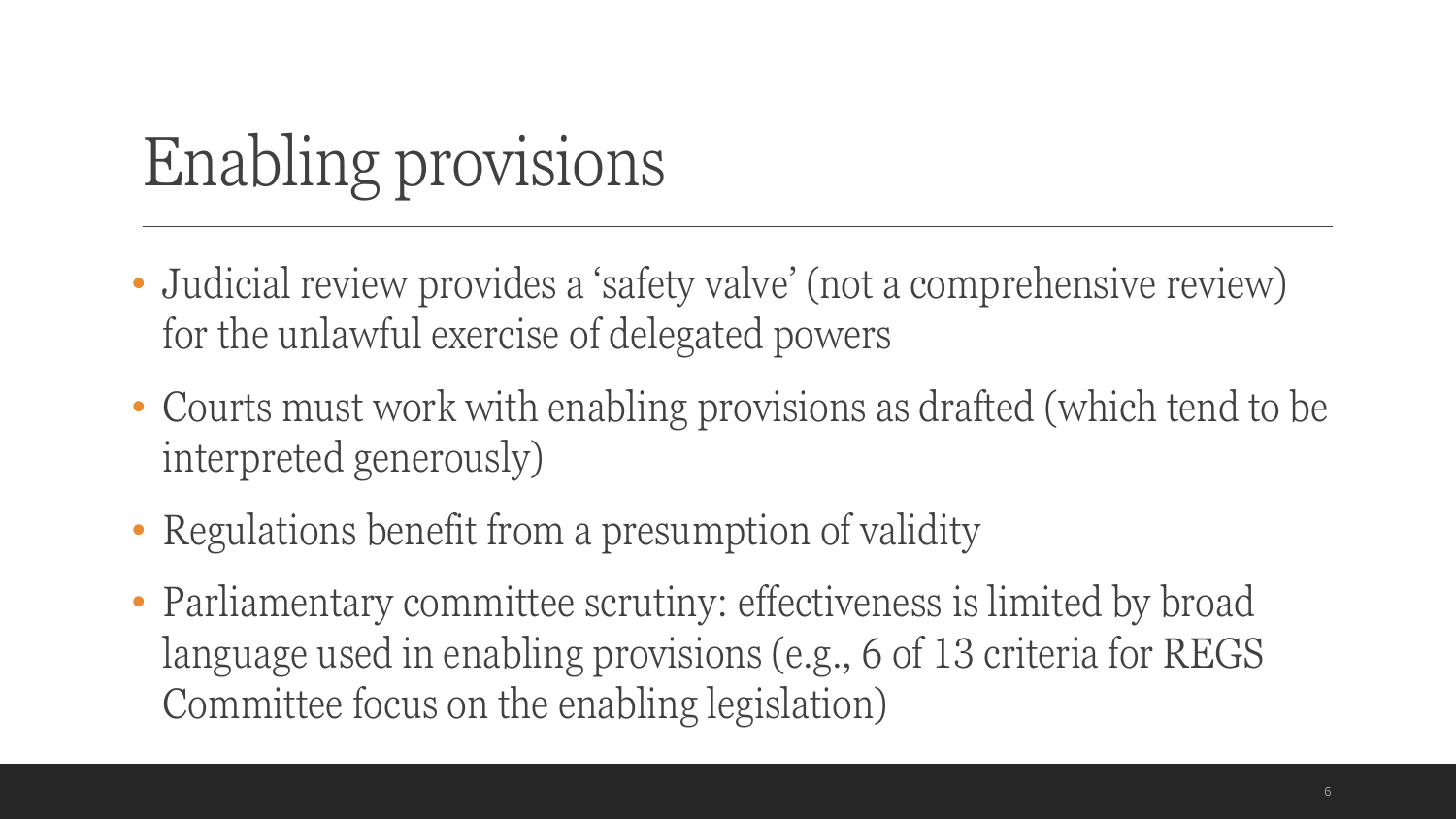### Drafting guidance

• Canadian uniform drafting conventions:

*'Regulation-making powers should be clearly expressed and should be no broader than is necessary'*

• The Guide to Making Federal Acts and Regulations: *'The power to make regulations must not be drafted in unnecessarily wide terms'*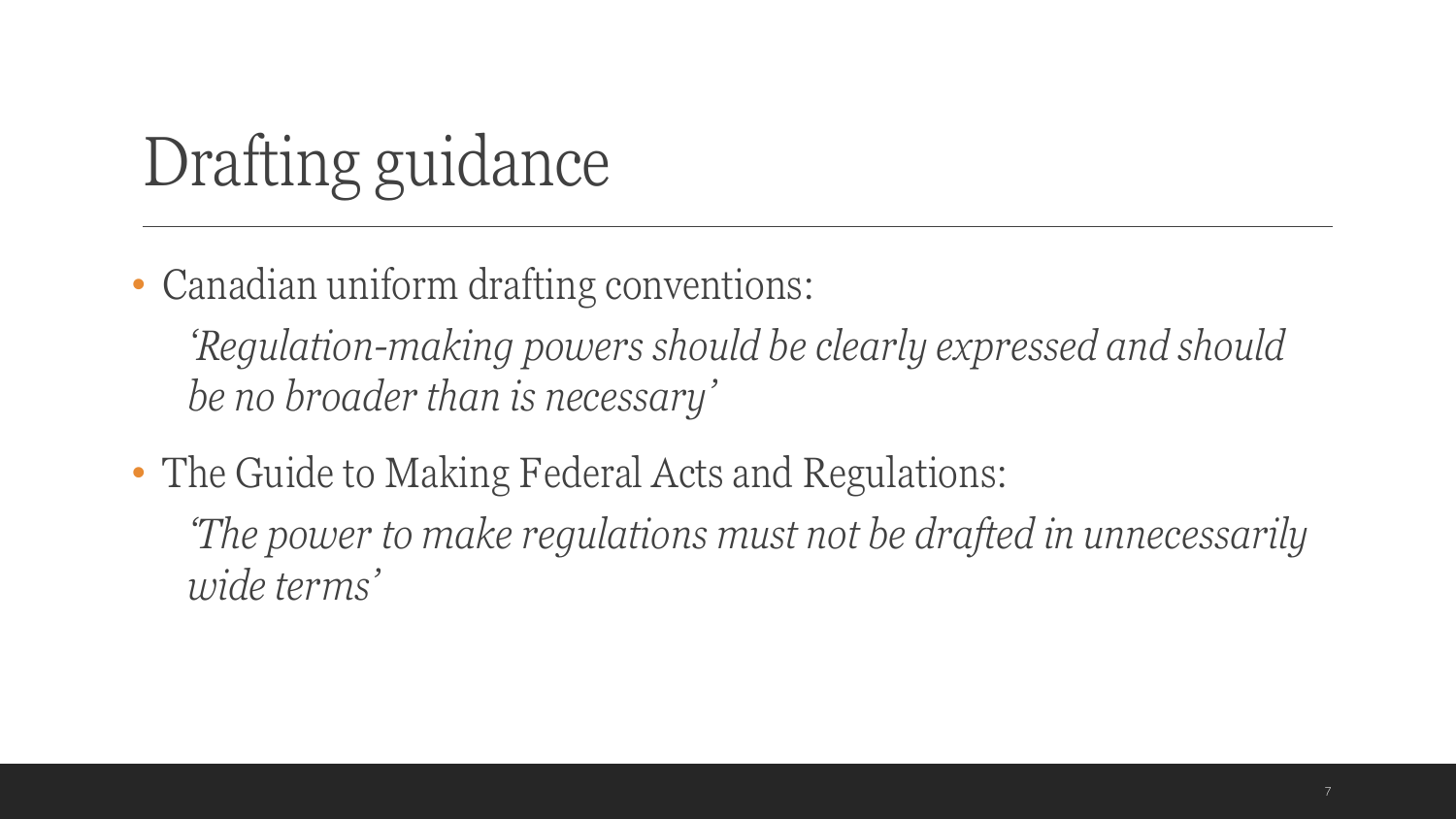## The practical realities

- Legislative drafters may be instructed by clients to provide 'maximum flexibility' to allow the Executive to respond to new circumstances as they arise
- Enabling provisions are often drafted in broad or general terms:

*'The Governor in Council may make regulations generally for carrying out the purposes and provisions of this Act.'*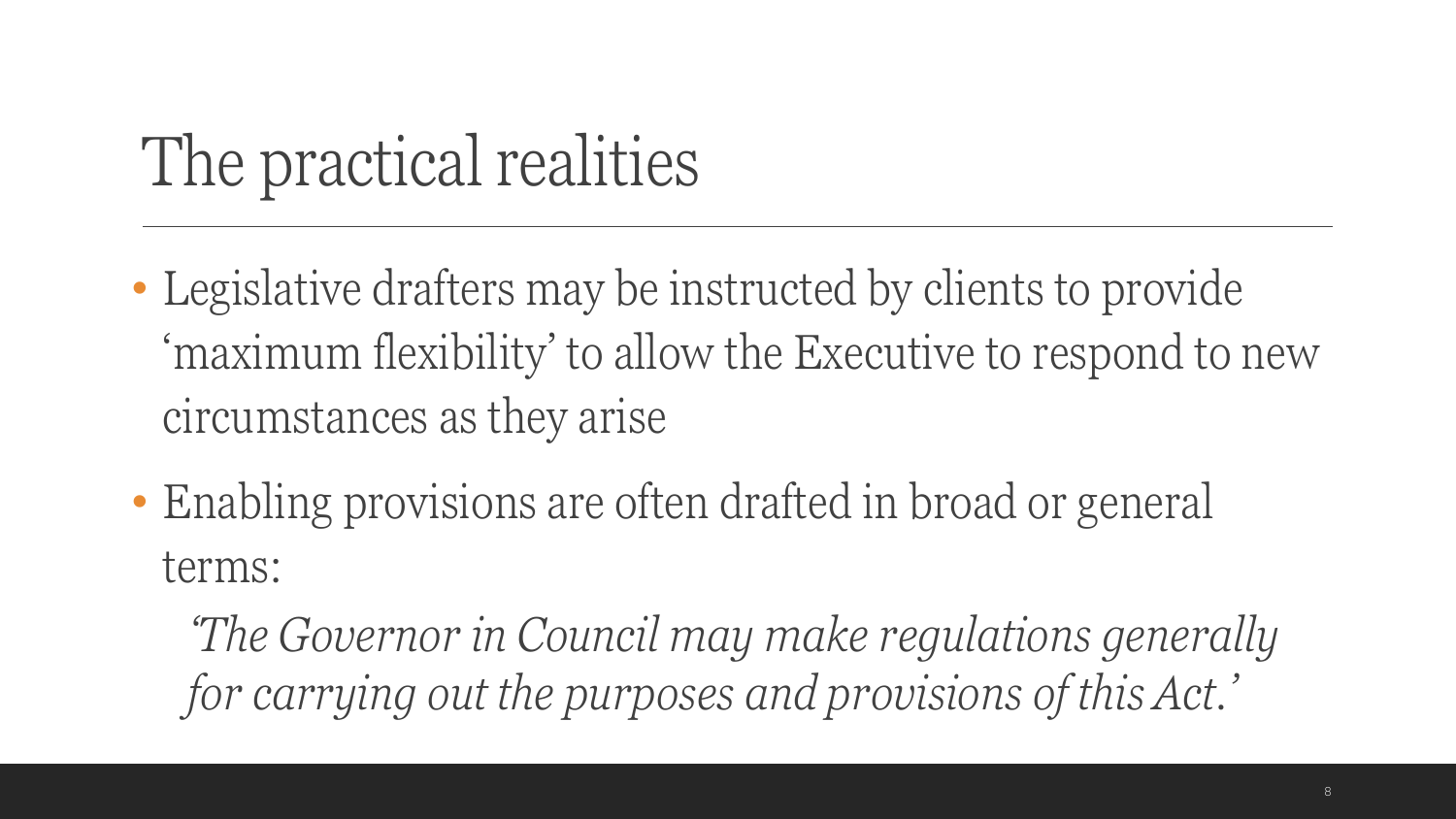#### COVID-19 delegations

- The *COVID-19 Emergency Response Act* delegates sweeping powers
- Delegated legislation can be made by the Executive in relation to matters when 'appropriate', 'necessary' or even 'desirable'
- Henry VIII powers allow the Executive to directly change primary legislation such as the *Employment Insurance Act*
- Limited or absent controls: no declaration of emergency, little consultation, no proportionality, limited reporting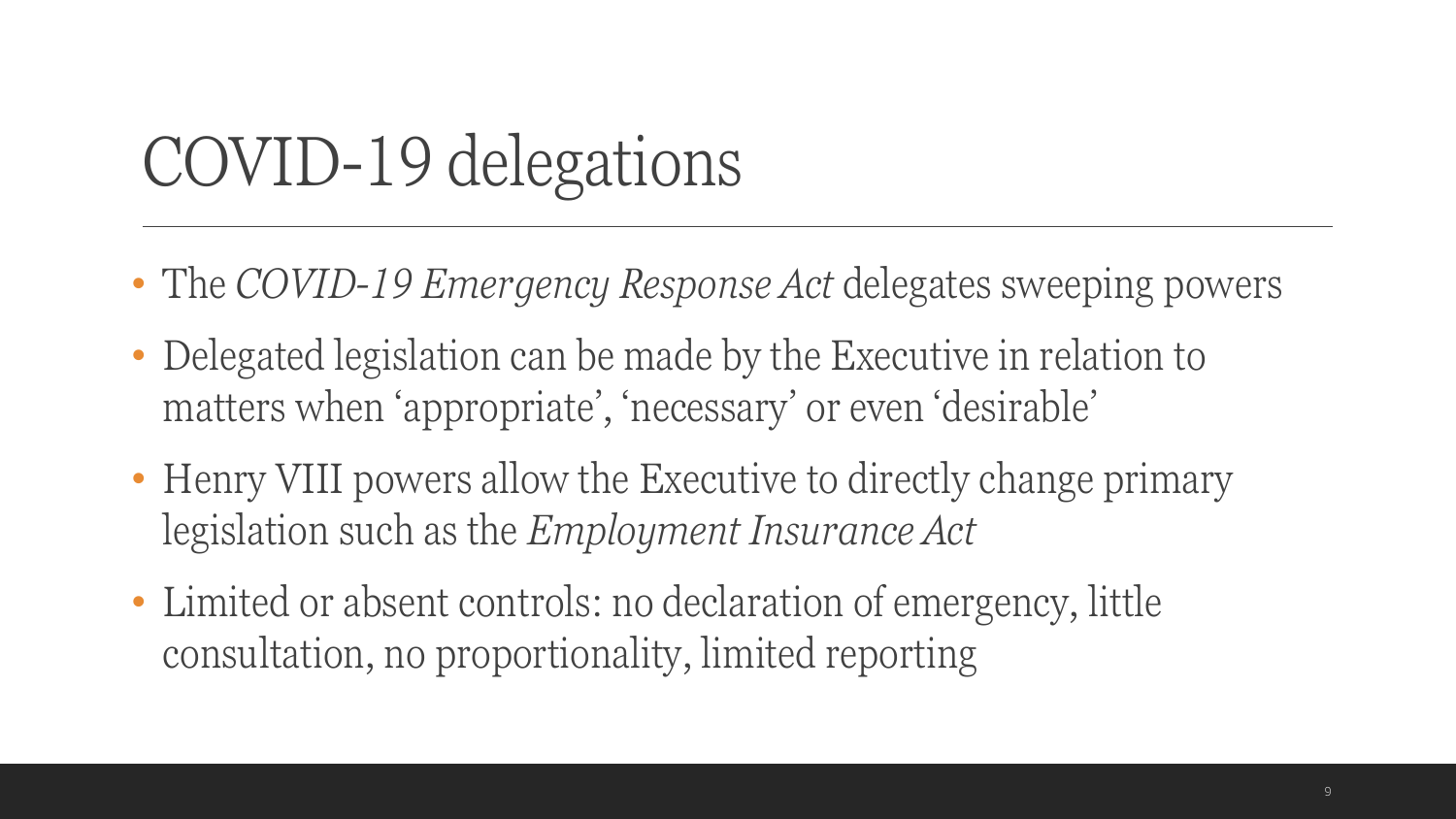#### Comparative context

- UK's Delegated Powers and Regulatory Reform Committee: *To report whether the provisions of any bill inappropriately delegate legislative power, or whether they subject the exercise of legislative power to an inappropriate degree of parliamentary scrutiny'*
- Bills are accompanied by a 'delegated powers memorandum': *Details all delegated powers, their context and purpose, their justification, and the justification for the parliamentary scrutiny procedure in relation to those powers*
- The memoranda are scrutinised along with the enabling provision by the Committee, also referred to by courts
- Committee reports on every bill and often identifies defects/problems in the drafting of enabling provisions (which are usually corrected)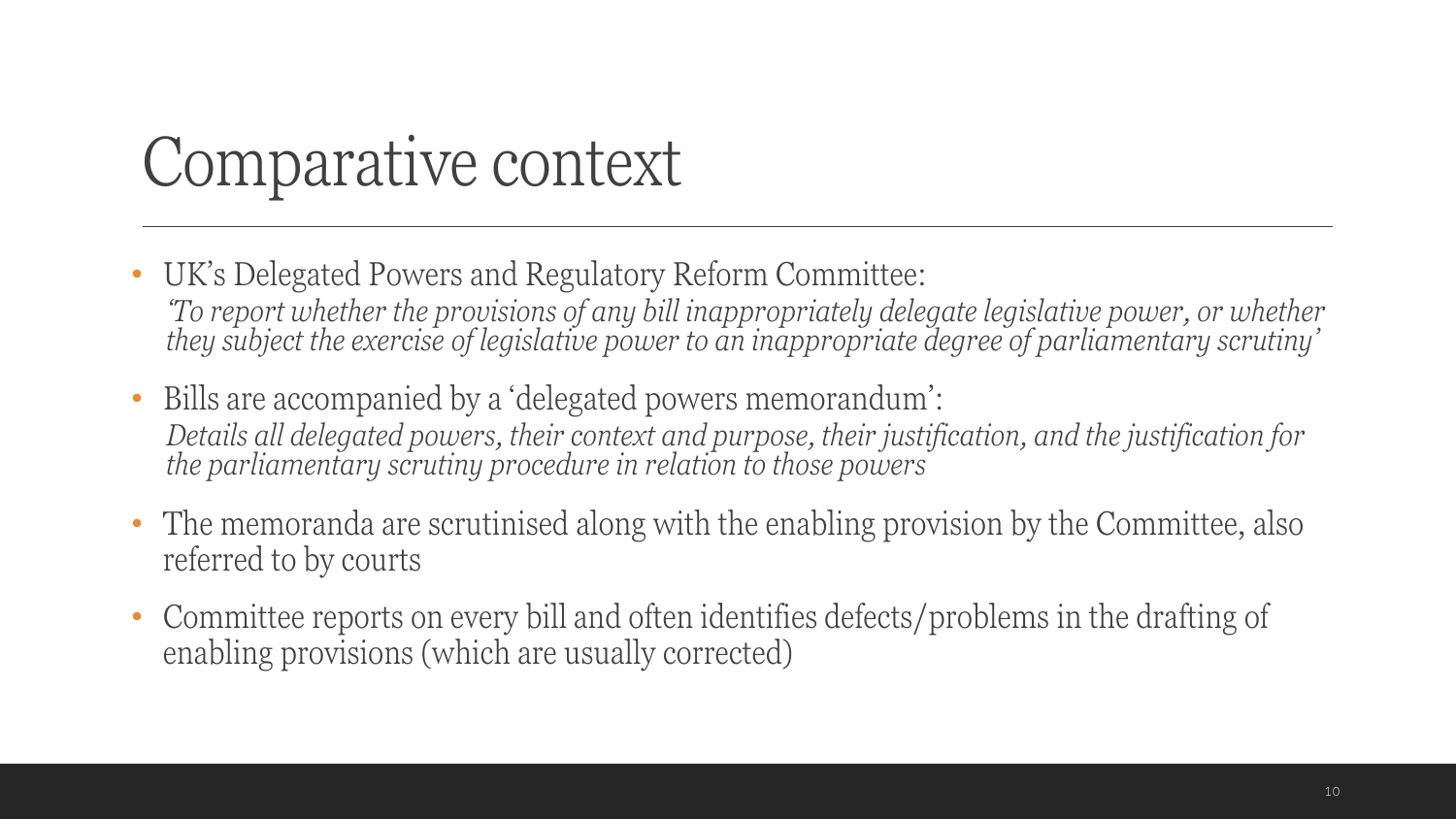#### Comparative context

- Australia's Senate Standing Committee for the Scrutiny of Bills: *'Whether … bills … inappropriately delegate legislative powers'*
- Where there is 'the inclusion of broad discretionary powers', these 'should be thoroughly justified in the explanatory memorandum'
- The memoranda are scrutinised along with the enabling provision by the Committee, also referred to by courts
- Committee reports frequently through its 'Scrutiny Digest' and identifies its concerns, recent focus on Henry VIII powers